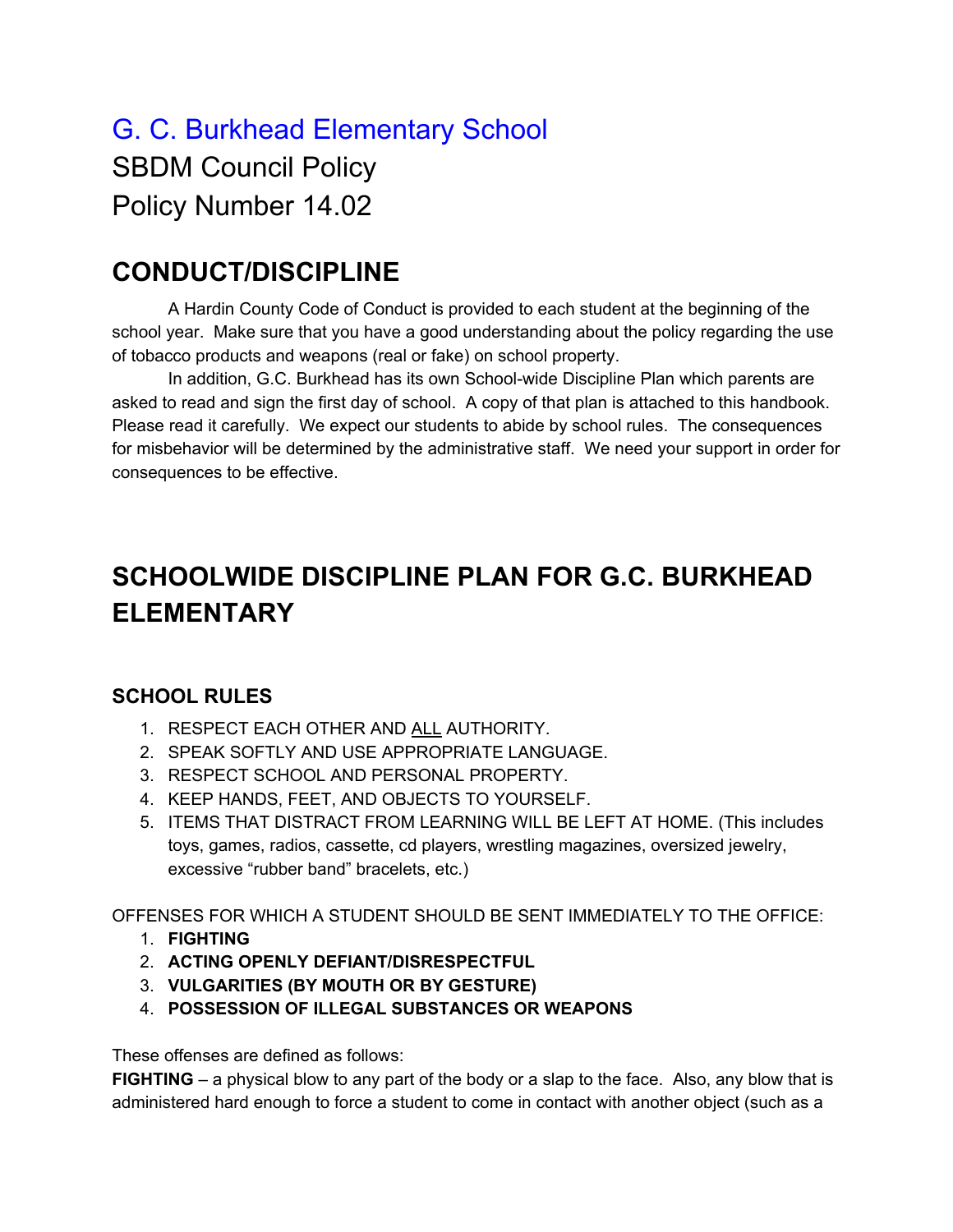wall). Shoving and nudging are preludes to fights and will be dealt with in much the same way a fight is.

**DEFIANCE/DISRESPECT** – Refusal to adhere to school/class rules or failure to comply with requests of any school staff member. It is also misusing school or personal property.

**VULGARITIES** – Inappropriate language or gestures. This includes language written in letters, on notebooks or folders, on bathroom stalls, on desks, or written anywhere accessible to other students/faculty/parents.

**POSSESSION OF ILLEGAL SUBSTANCES OR WEAPONS** – Includes illegal drugs, guns (REAL AND PLAY), chains or any other item which could be viewed as a weapon.

## **CAFETERIA RULES AND PROCEDURES**

- 1. Proceed to and from the cafeteria in an orderly manner.
- 2. Keep tables and floor clean.
- 3. Speak softly.
- 4. Use good manners.
- 5. Stay in your seat (raise your hand if you need assistance).
- 6. Do not trade food.

### **HALLWAY BEHAVIOR**

Talking is to be kept to a minimum. There is to be NO running in the building. Teachers and assistants will be responsible for reminding students of this rule. This behavior is also necessary in the Gym and Media Center.

## **SPECIAL AREA CLASS BEHAVIOR**

Misbehavior in special area classes will result in the same consequences as in the regular classroom. If the special area teacher has a behavior problem with a student, they will give the student a slip that indicates to the classroom teacher that they lost a behavior point.